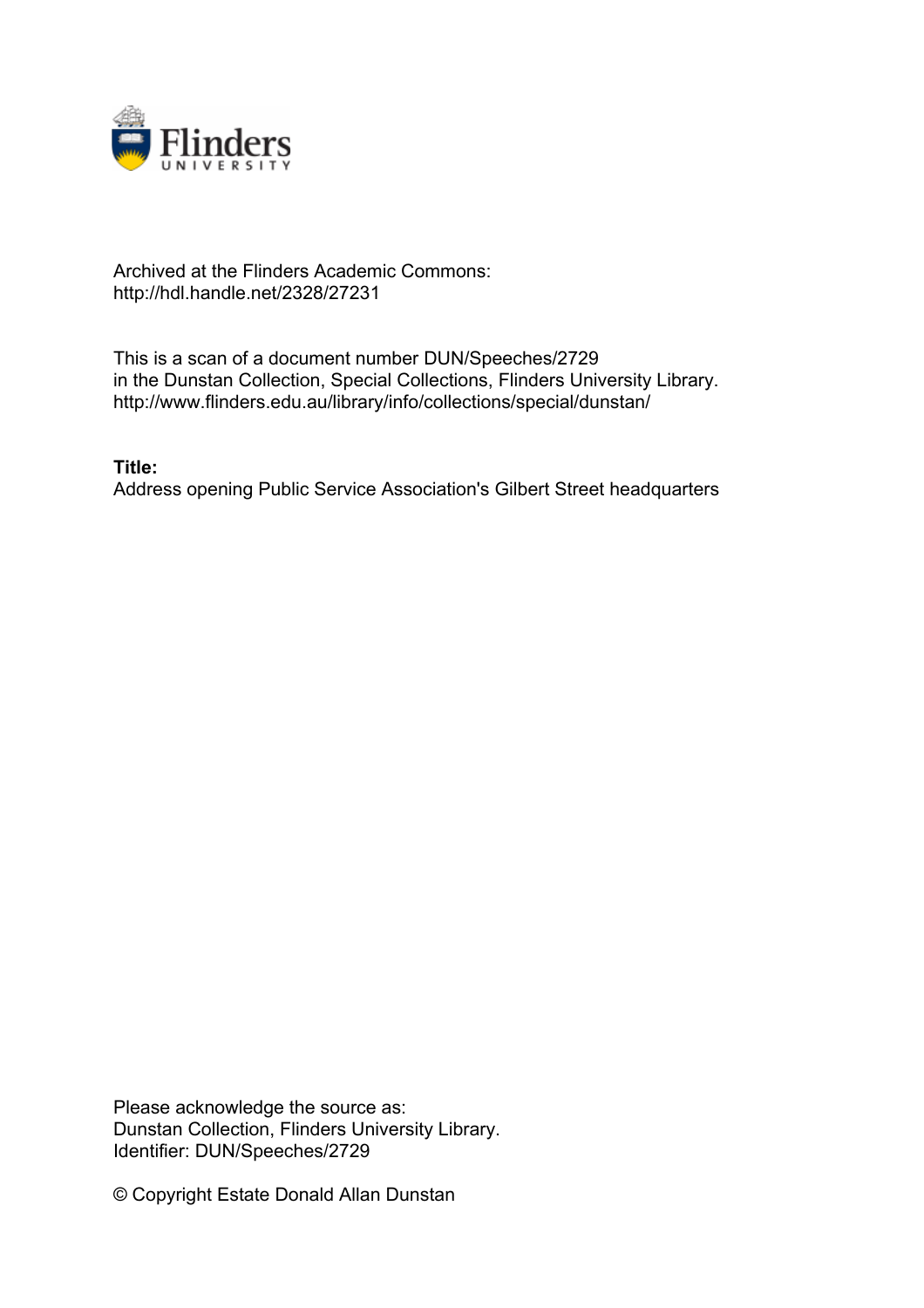ADDRESS OPENING- PUBLIC SERVICE ASSOCIATION'S GILBERT ST. HEADQUARTERS 22.5.75.

Mr. Your Honour, Cabinet and Parliamentary Colleagues, Ladies & Gentlemen:

Firstly, may I thank you for your invitation here today - and at the same time apologise on behalf of Don Dunstan.

He wanted to be here. Unfortunately, the combined effects of a persistent viral infection and constant hard work has meant that he has over-extended himself lately, and we - that is, Cabinet have insisted he have a fortnight off.

Today we are celebrating yet another milestone in the history of the South Australian Public Service Association - that is, the opening of these Gilbert Street premises.

I think we can all agree that the purchase of this building by th Association is a singularly progressive and confident move by such a large employee organisation.

The new premises will allow for the expansion of the Association's activities over many years.

If that is so, it clearly has considerable expectation of a continuing expansion, over many years, of Government services and thus employment. I think that expectation is warranted. The more technocratically complex society becomes, the more will Governments be required to provide services. And in Government administration, in our society, the independent non-politically determined public administrator is essential to the well being of society.

The Public Service Association of South Australia was born on 30 October 1885.

It was established by a handful of public servants who described their move as-one designed to "encourage unity of opinion and action in all matters affecting the welfare and efficiency of the Public Service".

. .. /2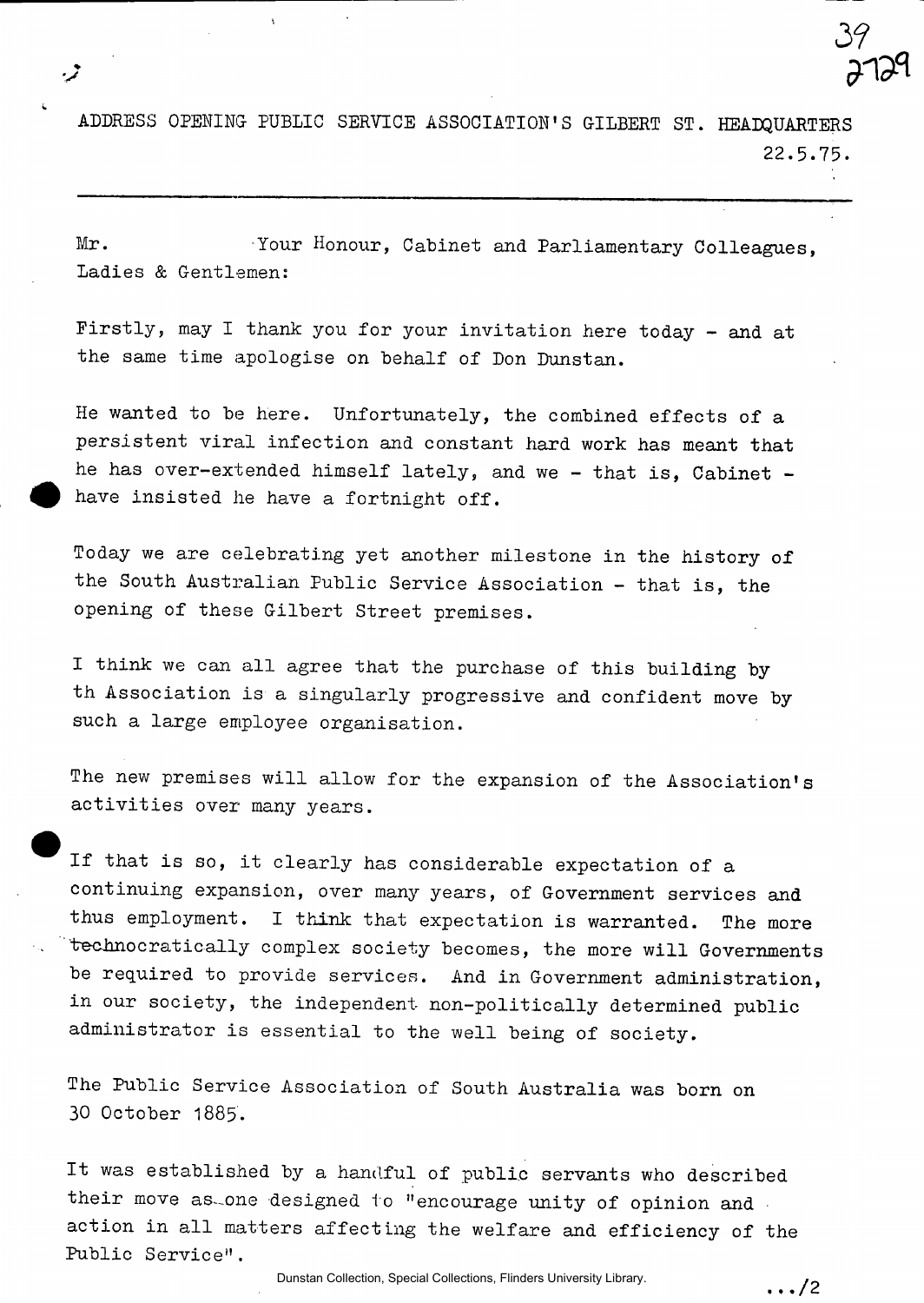Today, 90 years later, the Association has a membership of eighteen thousand - and identical objectives.

Over the years - nearly five score of them - the Public Service Association has progressed from strength to strength, under the stewardship of successive member-elected Councils.

During its 90 years, the Association has had only five fulltime General Secretaries, the fourth of whom - Mr. Stoney Mitchell will retire in six days' time, after 28 years of service.

And in saying this, this afternoon may I take the opportunity to bid farewell, on behalf of us all, to Mr. Stoney Mitchell.

Mr. Mitchell leaves the Association in six days' time after a record service of 28 years - 27 of them as General Secretary.

He was appointed General Secretary in 1947, when the Association had a membership of 3,005 and a staff of three.

He has seen the membership grow to  $18,000$  and the staff to more than 40.

He pioneered several of the Association's fostered activities, and for many years was its sole industrial advocate.

During his term of office he served under nine Presidents, dozens of Executives and hundreds of Councillors.

I think it is true to say that the finest traditions of the Association have been exemplified by his career in the Association.

Besides its prime function of industrial activity, the Association has developed and fostered, over the years, a number of ancillary benefits in the interests of its members. These include a Savings and Loans Society, a Health Scheme, the Trade Concessions Scheme, the Television Maintenance Club, a Licensed Social Club and a Holiday Homes Complex.

Again, since 1888, the Association has published its own newspaper, of which – it is interesting to recall the ulate university of our

 $\ldots/3$ 

 $-2-$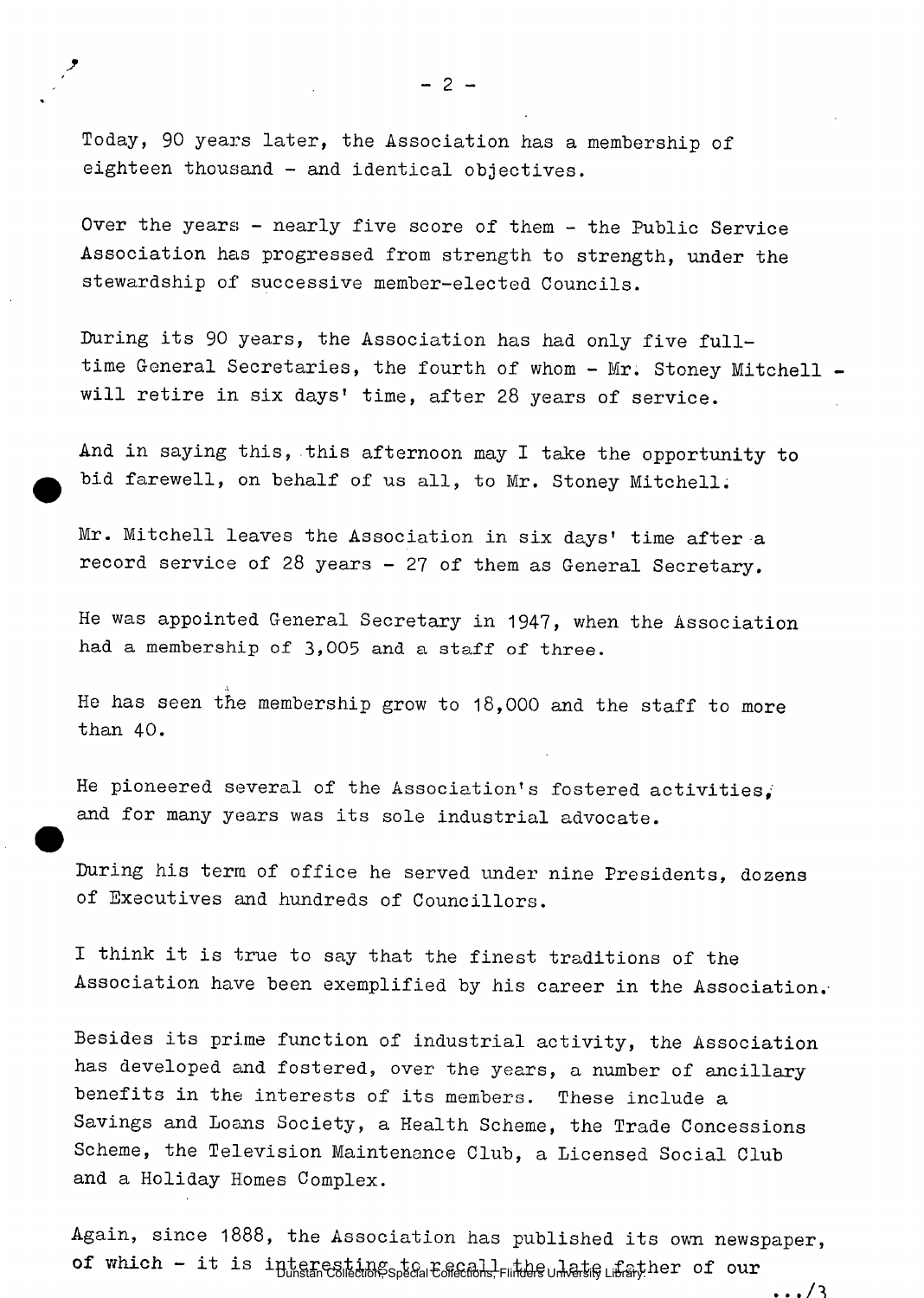State Governor was once the Editor.

The Association has strong working ties with the Australian Public Service Federation which, in all States and the Commonwealth, is Federally representative of all Australian public servants.

The long life of the Association has meant that it has had a number of "homes". This very fine building is the latest one. It is a fitting one.

The State Government is very aware of the immense and proper significance of the Association to the public services on which the Government of the State depends.

It is for these reasons, and for the central role the Association plays in a vital area of industrial relations, that I have great pleasure in declaring this new headquarters open.

**Thank You.**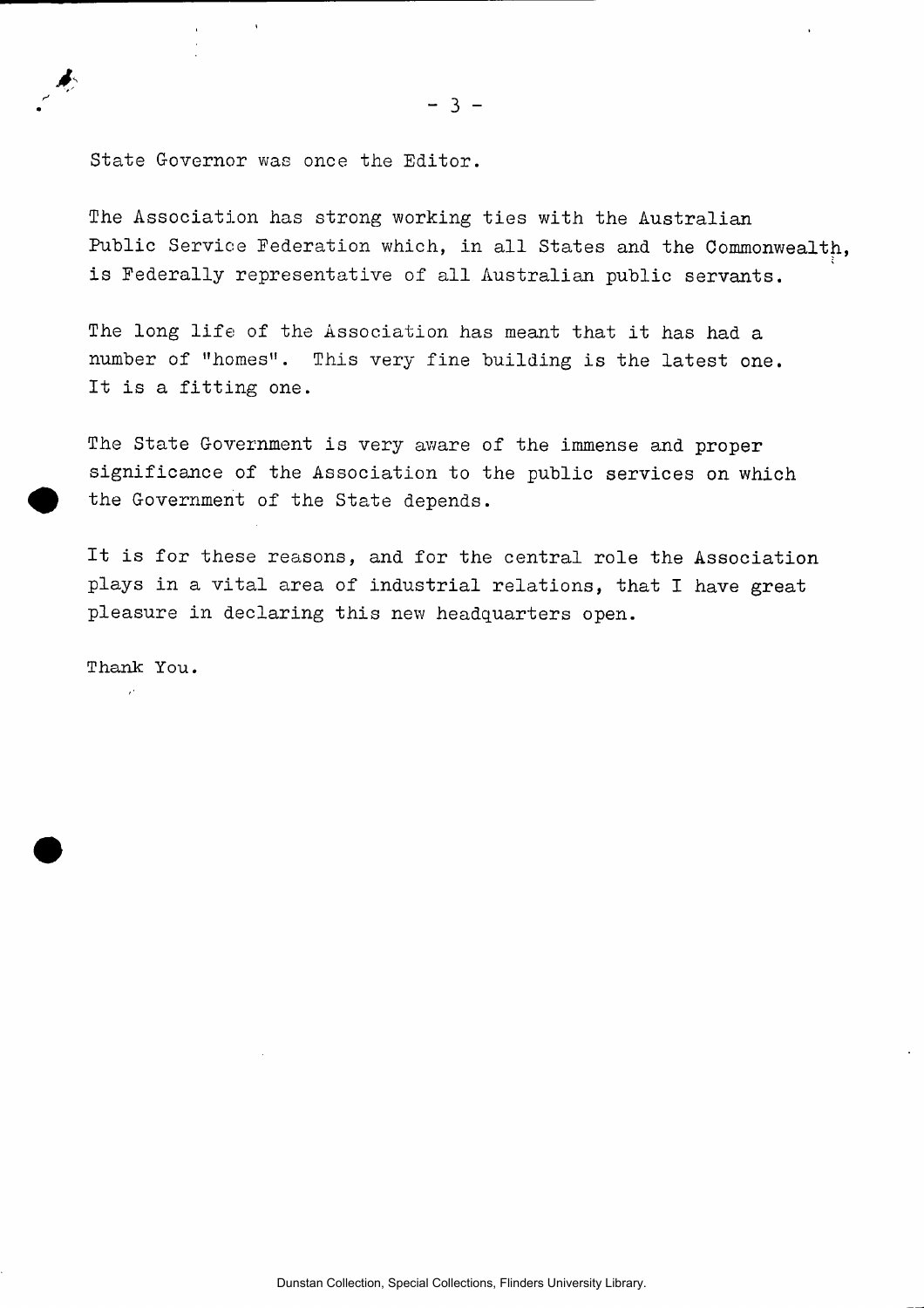ADDRESS OPENING PUBLIC SERVICE ASSOCIATION'S GILBERT ST. HEADQUARTERS 22.5.75.

Mr. Your Honour, Cabinet and Parliamentary Colleagues, Ladies & Gentlemen:

Firstly, may I thank you for your invitation here today - and at the same time apologise on behalf of Don Dunstan.

He wanted to be here. Unfortunately, the combined effects of a persistent viral infection and constant hard work has meant that he has over-extended himself lately, and we - that is, Cabinet have insisted he have a fortnight off.

Today we are celebrating yet another milestone in the history of the South Australian Public Service Association - that is, the opening of these Gilbert Street premises.

I think we can all agree that the purchase of this building by th Association is a singularly progressive and confident move by such a large employee organisation.

The new premises will allow for the expansion of the Association's activities over many years.

If that is so, it clearly has considerable expectation of a continuing expansion, over many years, of Government services and thus employment. I think that expectation is warranted. The more technocratically complex society becomes, the more will Governments be required to provide services. And in Government administration, in our society, the independent non-politically determined public administrator is essential to the well being of society.

The Public Service Association of South Australia was born on 30 October 1885.

It was established by a handful of public servants who described their move as one designed to "encourage unity of opinion and action in all matters affecting the welfare and efficiency of the Public Service".

. . . /2

3?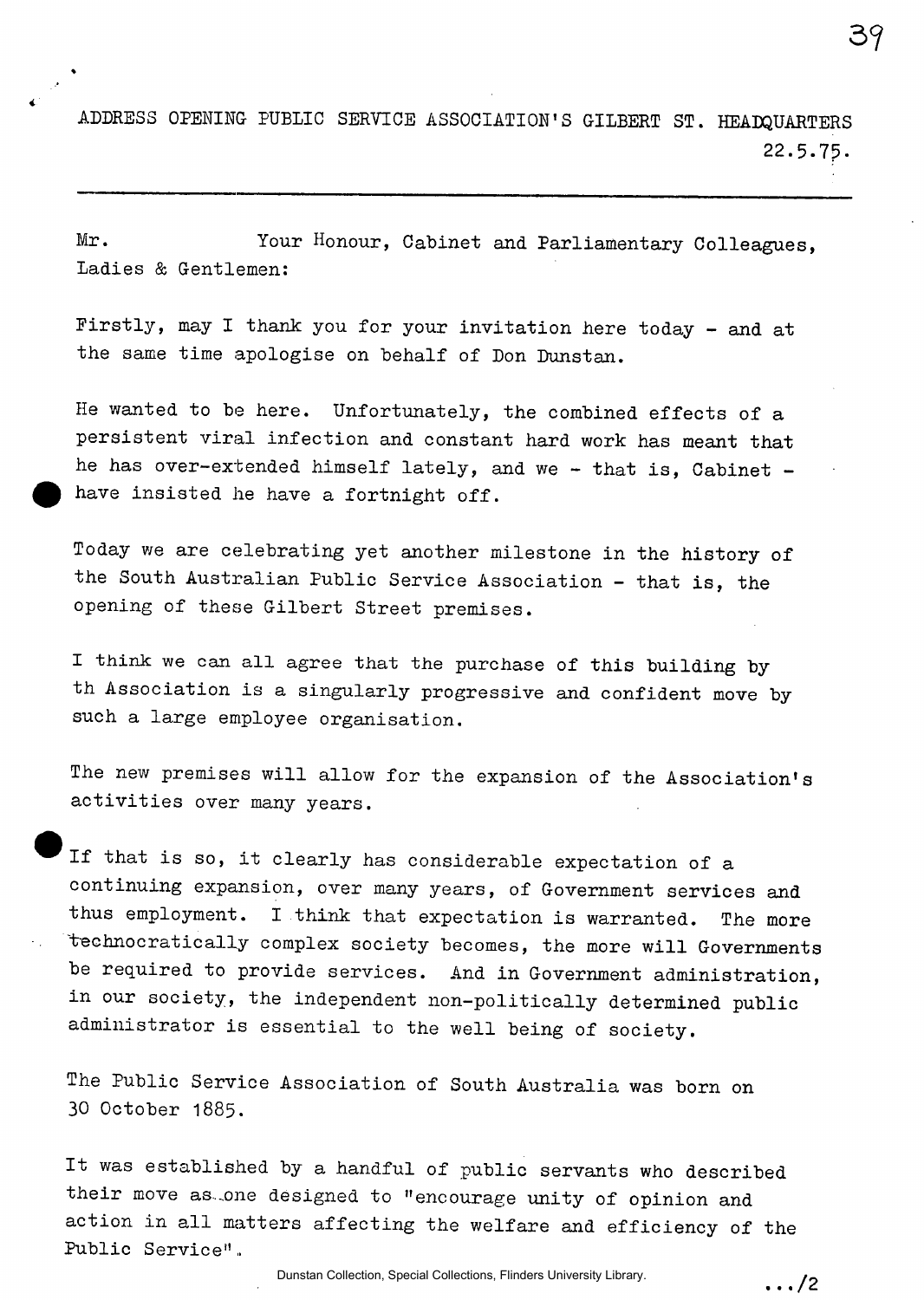Today, 90 years later, the Association has a membership of eighteen thousand - and identical objectives.

Over the years - nearly five score of them - the Public Service Association has progressed from strength to strength, under the stewardship of successive member-elected Councils.

During its 90 years, the Association has had only five fulltime General Secretaries, the fourth of whom - Mr. Stoney Mitchell will retire in six days' time, after 28 years of service.

And in saying this, this afternoon may I take the opportunity to bid farewell, on behalf of us all, to Mr. Stoney Mitchell.

Mr. Mitchell leaves the Association in six days' time after a record service of 28 years - 27 of them as General Secretary.

He was appointed General Secretary in 1947, when the Association had a membership of 3,005 and a staff of three.

He has seen the membership grow to 18,000 and the staff to more than 40.

He pioneered several of the Association's fostered activities, and for many years was its sole industrial advocate.

During his term of office he served under nine Presidents, dozens of Executives and hundreds of Councillors.

I think it is true to say that the finest traditions of the Association have been exemplified by his career in the Association.

Besides its prime function of industrial activity, the Association has developed and fostered, over the years, a number of ancillary benefits in the interests of its members. These include a Savings and Loans Society, a Health Scheme, the Trade Concessions Scheme, the Television Maintenance Club, a Licensed Social Club and a Holiday Homes Complex.

Again, since 1888, the Association has published its own newspaper, of which – it is interesting to recall the late father of our<br>Dunstan Collection, Special Collections, Flinders University Library.

 $\cdots/3$ 

 $-2-$